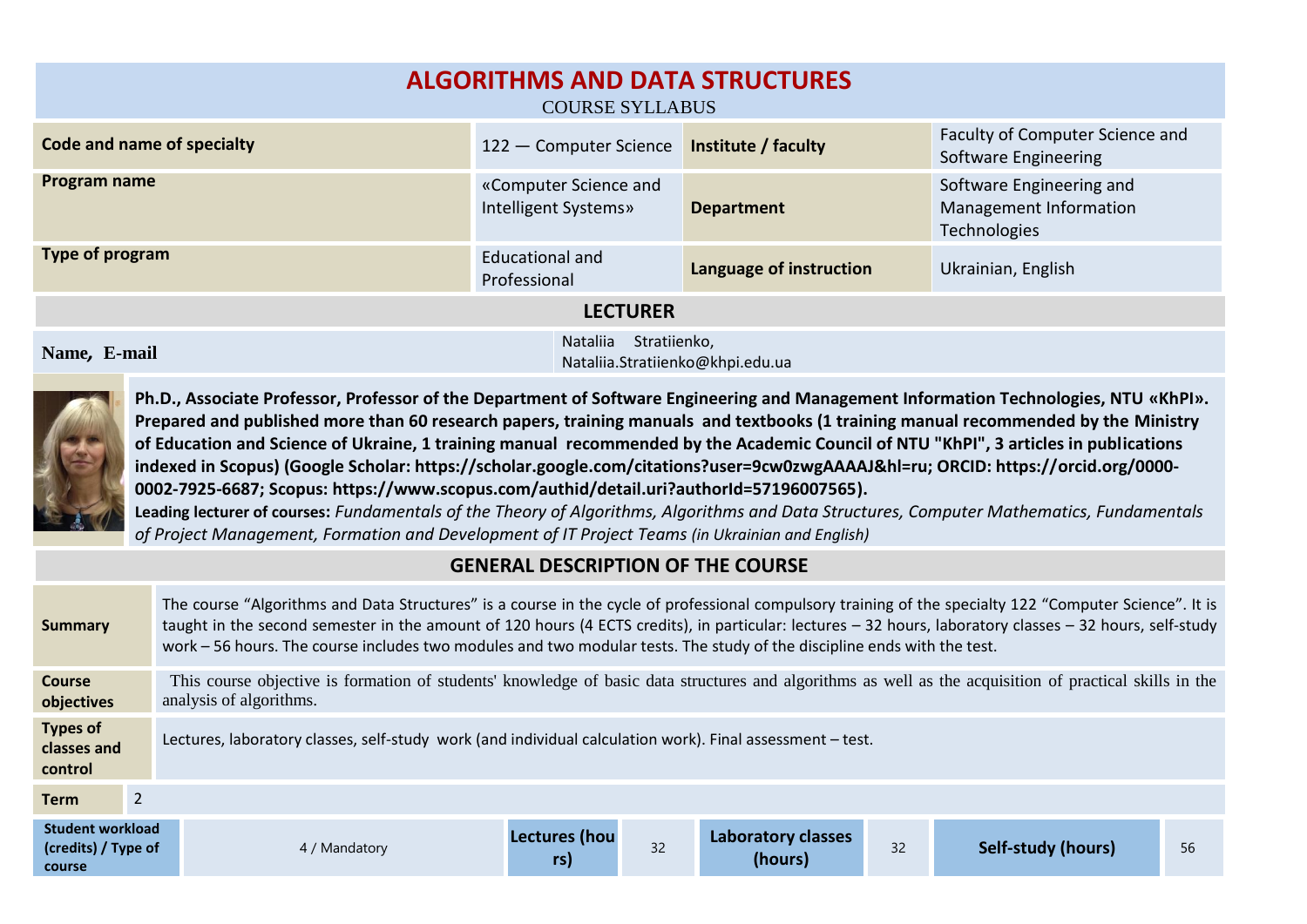GC1. Ability to abstract thinking, analysis and synthesis.

GC2. Ability to apply knowledge in practical situations.

GC3. Knowledge and understanding of the subject area and understanding of professional activity.

GC6. Ability to learn and master modern knowledge.

**ces**

**Program competen** GC7. Ability to search, process and analyze information from various sources.

PC3. Ability to think logically, build logical conclusions, use formal languages and models of algorithmic calculations, design, develop and analyze algorithms, evaluate their efficiency and complexity, solvability and unsolvability of algorithmic problems for adequate modelling of subject areas and creation of software and information systems.

PC8. Ability to design and develop software using different programming paradigms: generalized, object-oriented, functional, logical, with appropriate models, methods and algorithms of calculations, data structures and management mechanisms.

| <b>Learning outcomes</b>                                                                                                                                                                                                                                                                                      | <b>Teaching and learning methods</b>                                                                                                                                      | <b>Forms of assessment</b><br>(continuous assessment CAS, final assessment FAS)                                                                                                                                                                                                           |
|---------------------------------------------------------------------------------------------------------------------------------------------------------------------------------------------------------------------------------------------------------------------------------------------------------------|---------------------------------------------------------------------------------------------------------------------------------------------------------------------------|-------------------------------------------------------------------------------------------------------------------------------------------------------------------------------------------------------------------------------------------------------------------------------------------|
| PLO1. Apply knowledge<br>of the fundamental<br>forms and laws of<br>abstract-logical thinking,<br>the basics of the<br>methodology of<br>scientific knowledge,<br>forms and methods of<br>extraction, analysis,<br>processing, and<br>synthesis of information<br>in the subject area of<br>computer science. | Interactive<br>with<br><b>lectures</b><br>presentations, discussions, laboratory<br>classes, teamwork, case method,<br>feedback method from students,<br>problem learning | Written individual assignments for laboratory work (CAS), assessment of knowledge in laboratory<br>classes (CAS), express - survey(CAS), online tests (CAS), final / semester control in the form of a<br>semester test, in accordance with the schedule of the educational process (FAS) |
| PLO5. Design, develop<br>and analyze algorithms<br>solving<br>for<br>computational<br>and<br>logical<br>problems,<br>evaluate the efficiency<br>of<br>complexity<br>and<br>algorithms based on the<br>use of formal models of<br>algorithms<br>and<br>computational functions.                                | Interactive lectures with<br>presentations, discussions, laboratory<br>classes, teamwork, case method,<br>feedback method from students,<br>problem learning              | Written individual assignments for laboratory work (CAS), assessment of knowledge in laboratory<br>classes (CAS), express - survey(CAS), online tests (CAS), final / semester control in the form of a<br>semester test, in accordance with the schedule of the educational process (FAS) |
| PLO9. Develop software<br>models of subject areas,<br>choose a programming                                                                                                                                                                                                                                    | Interactive lectures with<br>presentations, discussions, laboratory<br>classes, teamwork, case method,                                                                    | Written individual assignments for laboratory work (CAS), assessment of knowledge in laboratory<br>classes (CAS), express - survey(CAS), online tests (CAS), final / semester control in the form of a<br>semester test, in accordance with the schedule of the educational process (FAS) |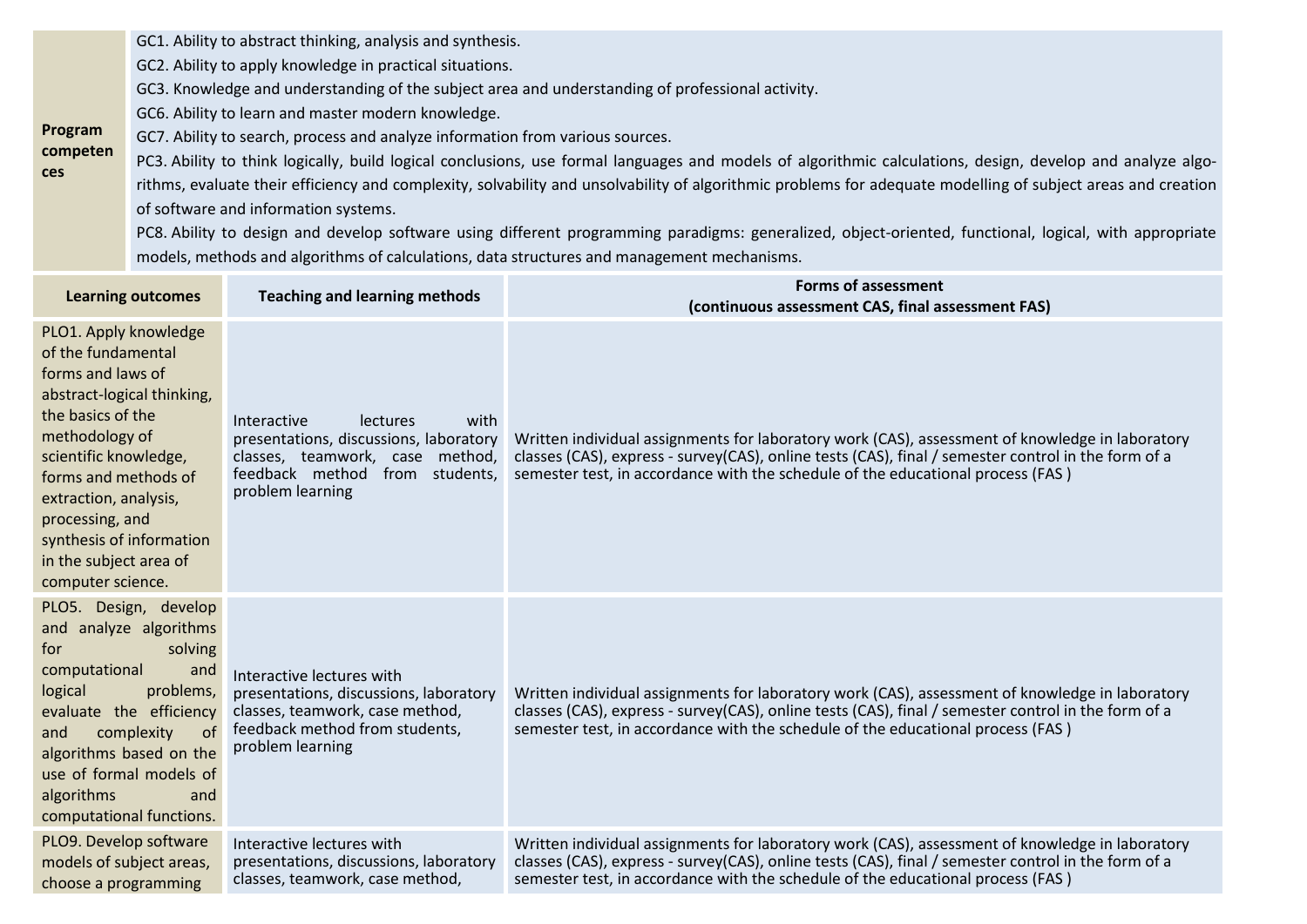| paradigm from the<br>standpoint of | feedback method from students,<br>problem learning |
|------------------------------------|----------------------------------------------------|
| convenience and quality            |                                                    |
| of its application to              |                                                    |
| implement methods and              |                                                    |
| algorithms that solve              |                                                    |
| problems in the                    |                                                    |
| computer science field.            |                                                    |

## **ASSESSMENT AND GRADING**

| Rang<br>es of           | <b>Total score</b><br>(points) for all<br>types of learning<br>activities                                                                                                                                                                                                                                                                                                                           | <b>ECTS</b><br>grad<br>ing<br>scal<br>e | The national grading scale                                  |                 |                                               |            | 100% Final assessment as a result of<br>Final test (30%) and Continuous<br>assessment (70%).<br>30% Final test<br>70% Continuous assessment: |  |  |  |  |
|-------------------------|-----------------------------------------------------------------------------------------------------------------------------------------------------------------------------------------------------------------------------------------------------------------------------------------------------------------------------------------------------------------------------------------------------|-----------------------------------------|-------------------------------------------------------------|-----------------|-----------------------------------------------|------------|----------------------------------------------------------------------------------------------------------------------------------------------|--|--|--|--|
| point<br>S.             | 90-100                                                                                                                                                                                                                                                                                                                                                                                              | A                                       | excellent                                                   |                 |                                               |            | Laboratory classes (18%)                                                                                                                     |  |  |  |  |
| corre                   | 82-89                                                                                                                                                                                                                                                                                                                                                                                               | B                                       |                                                             |                 | <b>Allocation of grade points</b>             |            | Calculation work (22%)<br>Two module tests (30%)                                                                                             |  |  |  |  |
| spon<br>ding            | 74-81                                                                                                                                                                                                                                                                                                                                                                                               | $\mathsf{C}$                            | good                                                        |                 |                                               |            |                                                                                                                                              |  |  |  |  |
| to                      | 64-73                                                                                                                                                                                                                                                                                                                                                                                               | D                                       | satisfactory                                                |                 |                                               |            |                                                                                                                                              |  |  |  |  |
| grad<br>es              | 60-63                                                                                                                                                                                                                                                                                                                                                                                               | E                                       |                                                             |                 |                                               |            |                                                                                                                                              |  |  |  |  |
|                         | $35 - 59$                                                                                                                                                                                                                                                                                                                                                                                           | <b>FX</b>                               | Unsatisfactory (with the exam retake<br>option)             |                 |                                               |            |                                                                                                                                              |  |  |  |  |
|                         | $0 - 34$                                                                                                                                                                                                                                                                                                                                                                                            | F                                       | Unsatisfactory (with mandatory repetition<br>of the course) |                 |                                               |            |                                                                                                                                              |  |  |  |  |
| <b>Course</b><br>policy | Students are required to attend classes as scheduled and comply with ethical conduct. If absent, students will need to complete all tasks to compensate for<br>the missed classes. Participation in laboratory work requires preliminary preparation and advance processing of all the necessary materials for productive<br>work during the lesson. Written assignments must be submitted on time. |                                         |                                                             |                 |                                               |            |                                                                                                                                              |  |  |  |  |
|                         |                                                                                                                                                                                                                                                                                                                                                                                                     |                                         |                                                             |                 | <b>COURSE STRUCTURE AND CONTENT</b>           |            |                                                                                                                                              |  |  |  |  |
| <b>Topic 1</b>          | Introduction<br>structures<br>algorithms                                                                                                                                                                                                                                                                                                                                                            | to<br>data<br>and                       | Laboratory work 1                                           |                 | Basic data structures<br>(list, queue, stack) |            | .Individual calculation work.                                                                                                                |  |  |  |  |
| <b>Topic 2</b>          | Basic data structures                                                                                                                                                                                                                                                                                                                                                                               |                                         | Laboratory work 2                                           |                 | Basic data structures. Hash tables            |            |                                                                                                                                              |  |  |  |  |
| <b>Topic 3</b>          | Sorting, merging, and<br>search                                                                                                                                                                                                                                                                                                                                                                     |                                         | Laboratory work 3                                           | Red-black trees | Basic data structures.                        | робота     | Studying the course topics with<br>the help of recommended<br>reading, homework                                                              |  |  |  |  |
| <b>Topic 4</b>          | Combinatorial<br>algorithms                                                                                                                                                                                                                                                                                                                                                                         |                                         | Laboratory work 4                                           |                 | Sorting algorithms                            | Самостійна |                                                                                                                                              |  |  |  |  |
| <b>Topic 5</b>          | Fundamental graph                                                                                                                                                                                                                                                                                                                                                                                   |                                         | <b>Laboratory work 5</b>                                    |                 | Combinatorial algorithms                      |            |                                                                                                                                              |  |  |  |  |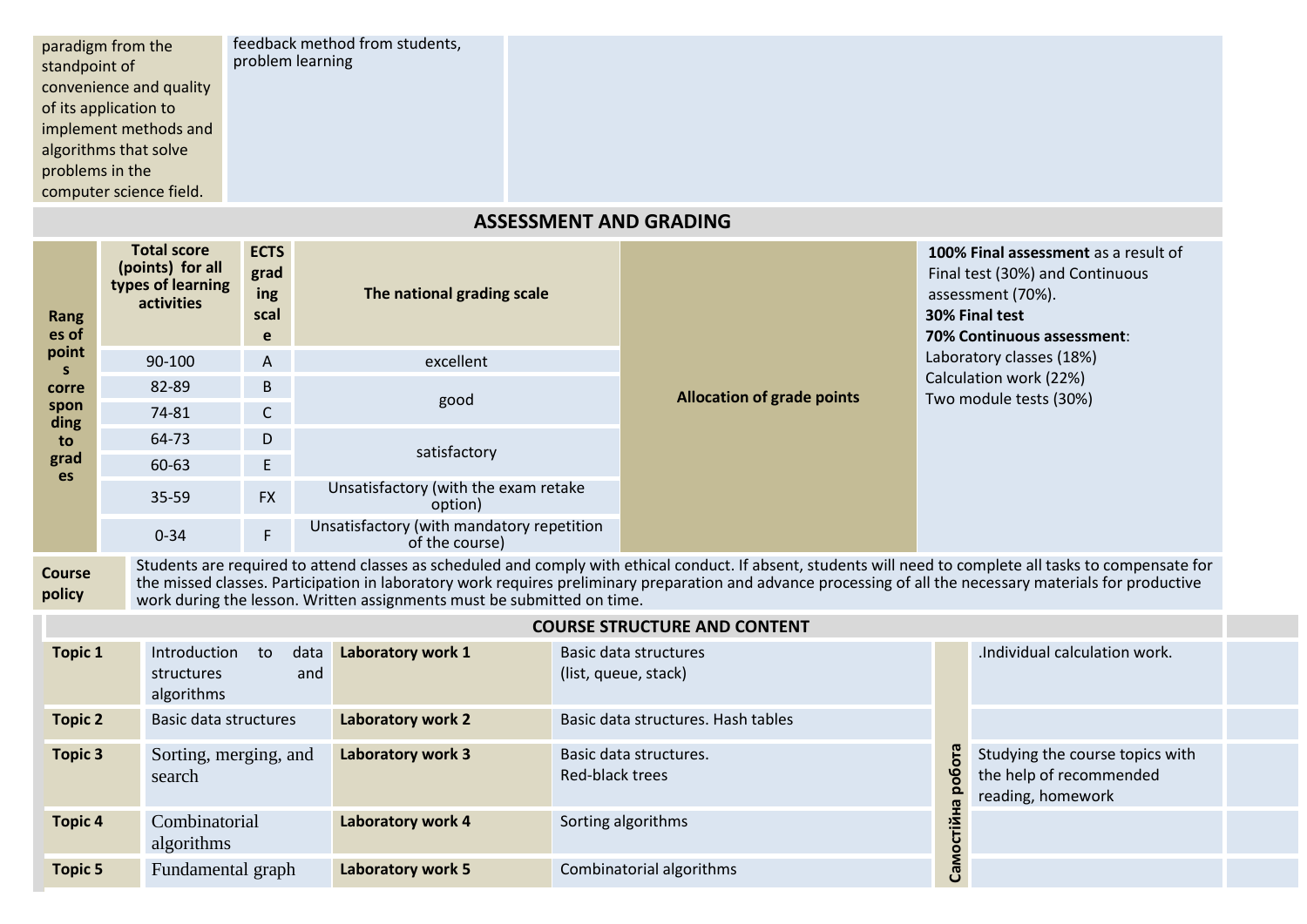|                            | algorithms                                           |                   |                                               |  |  |  |
|----------------------------|------------------------------------------------------|-------------------|-----------------------------------------------|--|--|--|
| <b>Topic 6</b>             | Geometrical<br>algorithms                            | Laboratory work 6 | Fundamental algorithms<br>on graphs and trees |  |  |  |
| <b>Topic 7</b>             | Cryptographic<br>algorithms                          | Laboratory work 7 | Geometrical algorithms                        |  |  |  |
| <b>Topic 8</b>             | Approximation<br>algorithms                          | Laboratory work 8 | Dynamic programming                           |  |  |  |
| <b>Topic 9</b>             | Mathematical<br>foundations of<br>algorithm analysis | Laboratory work 9 | Greedy algorithms                             |  |  |  |
| Topic 10                   | Recursion                                            |                   |                                               |  |  |  |
| <b>Topic 11</b>            | Algorithmic strategies                               |                   |                                               |  |  |  |
| <b>Topic 12</b>            | <b>Basics</b> of<br>computability theory             |                   |                                               |  |  |  |
| <b>Topic 13</b>            | Classes P and NP                                     |                   |                                               |  |  |  |
| <b>RECOMMENDED READING</b> |                                                      |                   |                                               |  |  |  |